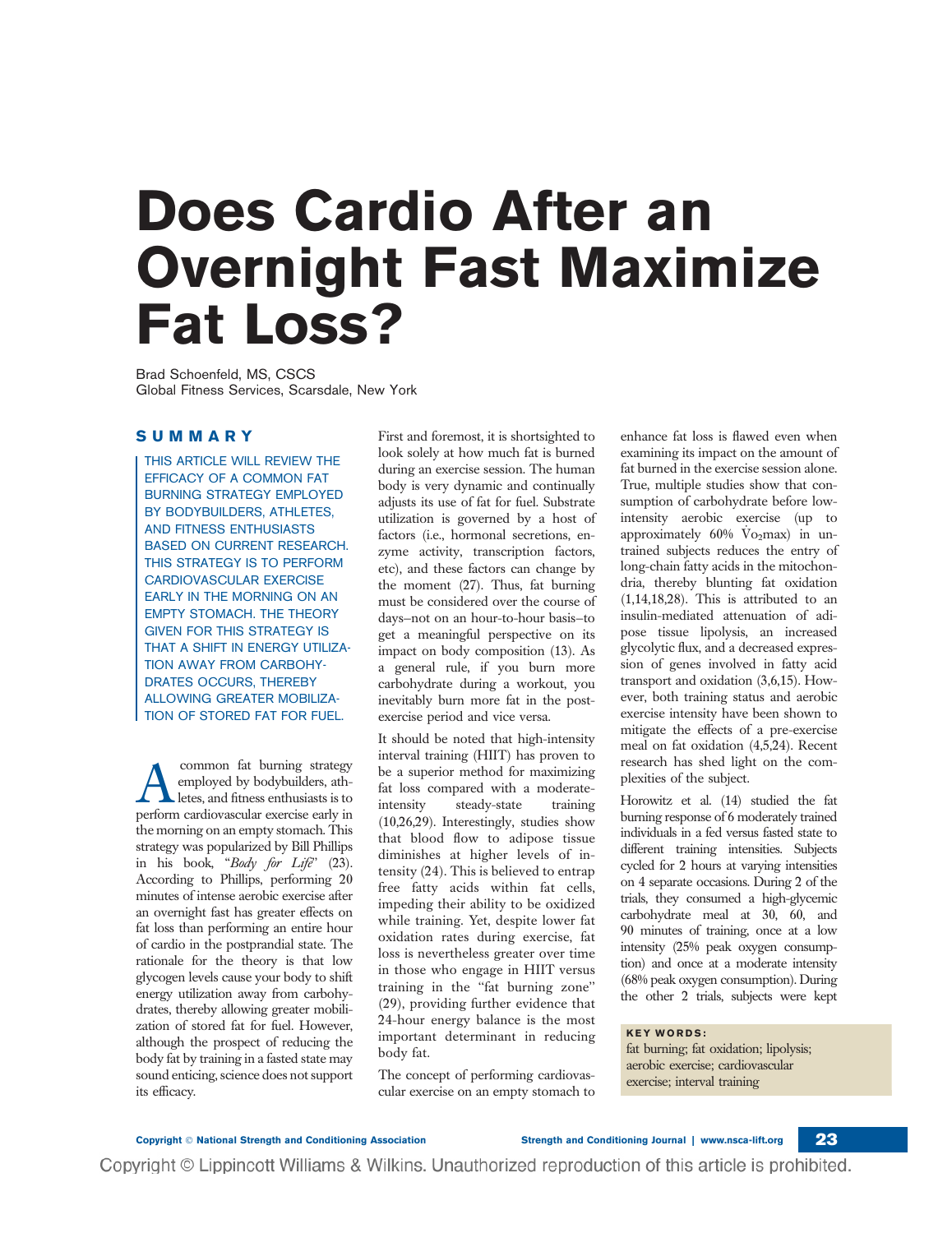fasted for 12–14 hours before exercise and for the duration of training. Results in the low-intensity trials showed that although lipolysis was suppressed by 22% in the fed state compared with the fasted state, fat oxidation remained similar between groups until 80–90 minutes of cycling. Only after this point was a greater fat oxidation rate observed in fasted subjects. Conversely, during moderate-intensity cycling, fat oxidation was not different between trials at any time—this is despite a 20–25% reduction in lipolysis and plasma Free fatty acid concentration.

More recently, Febbraio et al. (9) evaluated the effect of pre-exercise and during exercise carbohydrate consumption on fat oxidation. Using a crossover design, 7 endurancetrained subjects cycled for 120 minutes at approximately 63% of peak power output, followed by a ''performance cycle'' where subjects expended 7 kJ/(kg body weight) by pedaling as fast as possible. Trials were conducted on 4 separate occasions, with subjects given (a) a placebo before and during training, (b) a placebo 30 minutes before training and then a carbohydrate beverage every 15 minutes throughout exercise, (c) a carbohydrate beverage 30 minutes before training and then a placebo during exercise, or (d) a carbohydrate beverage both before and every 15 minutes during exercise. The study was carried out in a doubleblind fashion with trials performed in random order. Consistent with previous research, results showed no evidence of impaired fat oxidation associated with consumption of carbohydrate either before or during exercise.

Taken together, these studies show that during moderate-to-high intensity cardiovascular exercise in a fasted state—and for endurance-trained individuals regardless of training intensity significantly more fat is broken down than that the body can use for fuel. Free fatty acids that are not oxidized ultimately become re-esterified in adipose tissue, nullifying any lipolytic benefits afforded by pre-exercise fasting.

It should also be noted that consumption of food before training increases the thermic effect of exercise. Lee et al. (19) compared the lipolytic effects of an exercise bout in either a fasted state or after consumption of a glucose/milk (GM) beverage. In a crossover design, 4 experimental conditions were studied: low-intensity long duration exercise with GM, low-intensity long duration exercise without GM, highintensity short duration exercise with GM, and high-intensity short duration exercise without GM. Subjects were 10 male college students who performed all 4 exercise bouts in random order on the same day. Results showed that ingestion of the GM beverage resulted in a significantly greater excess postexercise oxygen consumption compared with exercise performed in a fasted state in both high- and lowintensity bouts. Other studies have produced similar findings, indicating a clear thermogenic advantage associated with pre-exercise food intake (7,11).

The location of adipose tissue mobilized during training must also be taken into account here. During low-tomoderate intensity training performed at a steady state, the contribution of fat as a fuel source equates to approximately 40–60% of total energy expenditure (30). However, in untrained subjects, only about 50–70% of this fat is derived from plasma Free fatty acids; the balance comes from intramuscular triglycerides (IMTG) (30).

IMTG are stored as lipid droplets in the sarcoplasm near the mitochondria (2), with the potential to provide approximately two-thirds the available energy of muscle glycogen (32). Similar to muscle glycogen, IMTG can only be oxidized locally within the muscle. It is estimated that IMTG stores are approximately 3 times greater in type I versus type II muscle fibers (8,21,31), and lipolysis of these stores are maximally stimulated when exercising at 65%  $\rm V_{O_2}$ max (24).

The body increases IMTG stores with consistent endurance training, which results in a greater IMTG utilization for more experienced trainees (12,16,22,31). It is estimated that nonplasma fatty acid utilization during endurance exercise is approximately twice that for trained versus untrained individuals (24,32). Hurley et al. (17) reported that the contribution of IMTG stores in trained individuals equated to approximately 80% of the total body fat utilization during 120 minutes of moderateintensity endurance training.

The important point here is that IMTG stores have no bearing on health and/or appearance; it is the subcutaneous fat stored in adipose tissue that influences body composition. Consequently, the actual fat burning effects of any fitness strategy intended to increase fat oxidation must be taken in the context of the specific adipose deposits providing energy during exercise.

Another factor that must be considered when training in a fasted state is its impact on proteolysis. Lemon and Mullin (20) found that nitrogen losses were more than doubled when training while glycogen depleted compared with glycogen loaded. This resulted in a protein loss estimated at 10.4% of the total caloric cost of exercise after 1 hour of cycling at  $61\%$  Vo<sub>2</sub>max. This would suggest that performing cardiovascular exercise while fasting might not be advisable for those seeking to maximize muscle mass.

Finally, the effect of fasting on energy levels during exercise ultimately has an effect on fat burning. Training early in the morning on an empty stomach makes it very difficult for an individual to train at even a moderate level of intensity. Attempting to engage in a HIIT style routine in a hypoglycemic state almost certainly will impair performance (33). Studies show that a pre-exercise meal allows an individual to train more intensely compared with exercise while fasting (25). The net result is that a greater number of calories are burned both during and after physical activity, heightening fat loss.

In conclusion, the literature does not support the efficacy of training early in the morning on an empty stomach as

Copyright © Lippincott Williams & Wilkins. Unauthorized reproduction of this article is prohibited.